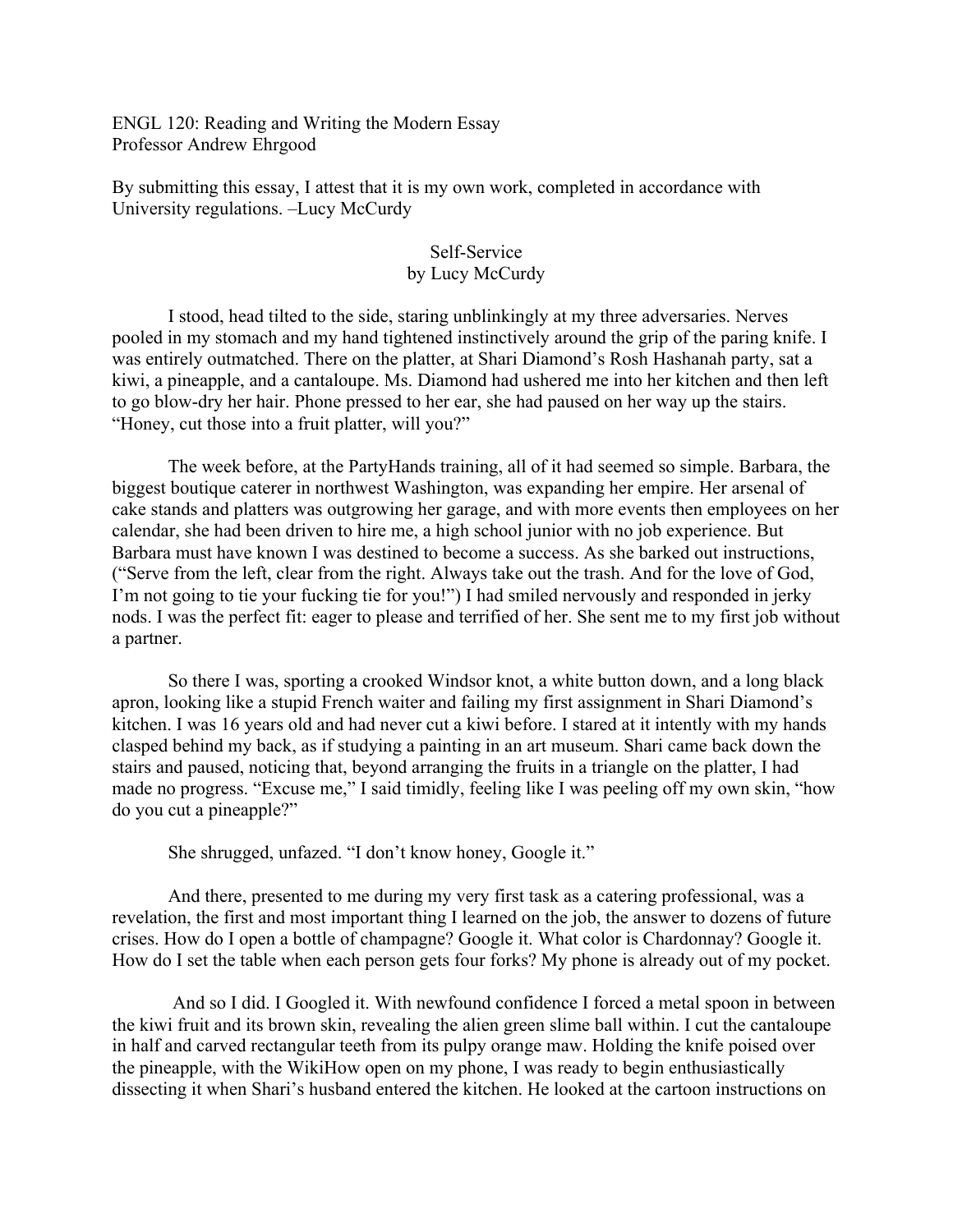the screen and shook his head, taking the pineapple from me and confidently chopping off the leafy top. "You know," he said, not unsympathetically, "if you need help with something, you should just ask."

 I opened my mouth to respond and then closed it again. Here was a valuable addendum to my first lesson. To maintain an illusion of competence, Google it where they can't see you, sometimes while rushing through a dim hallway to refill a tray, sometimes discretely under the bar when asked for a cocktail you can't make. In a pinch, the bathroom is the perfect refuge. I smiled and thanked him.

 But pretending to be competent at each gig that first year, in a profession that requires an actual skill set, was not always a foolproof strategy. Two trays of three-cheese gougères burned up in the oven at a French wine-tasting party. When I hand-washed fifty dishes in the wake of a roast beef dinner without first scraping the plates, I broke a kitchen disposal. At the CEO of Under Armor's Georgetown mansion, I dropped an entire tray of champagne glasses. Barbara chewed me out regularly at whatever decibel the context permitted: at a kindergarten birthday, loudly behind the moon bounce; during a wedding ceremony, in a scream-whisper behind the coat rack. And while I was initially a subpar employee, ultimately, I managed to improve. I didn't realize it then, but as a teenage girl, I was already in possession of the two most important qualities necessary to becoming an exceptional service professional. I was:

- a) absolutely terrified of embarrassing myself, and
- b) desperate to make everyone like me.

 The only thing I lacked was skill, but that was acquirable and I was motivated. To enjoy the privilege of my services for an evening, clients were paying outrageous amounts. Although I earned \$15 an hour, I saw from my invoices that Barbara charged an extra \$30 an hour on top of that. I was required to stay for at least four hours, and a \$40 tip was on the low end of standard. All that cash to have an unqualified and largely unsupervised minor monitor the buffet and keep the champagne flowing. So, if at any given party, the little disasters began stacking up with too great a frequency, I buckled down, Googled things in the bathroom, smiled hard, stayed thirty minutes late to make up for any mistakes, and tucked the roll of cash they handed me as I walked out the door into my pocket without ever being so vulgar as to check the amount. And faster than I expected, I got better. I took Barbara's lessons as gospel and was never confident enough in my job performance to work with leisure. Desperate to make everyone like me and terrified of embarrassing myself, I picked up skills quickly. Soon I was whirling through crowded rooms with a tray full of tuna tartare on crispy wontons balanced above my head. I was leaving behind spotless kitchens and streakless wine glasses. I was popping bottles of champagne with a theatrical flair. And the tips only got bigger.

 There was no high like finishing a job, sliding into the driver's seat of my parent's Honda Odyssey, and finding a \$100 bill in my pocket. The moment I slammed the car door, loosened my apron, ripped off my tie, and blasted the radio loud enough to shake the dashboard, I slipped back into myself. Freedom is exhilarating. My cheeks, tired from smiling, relaxed into thoughtless expression. My feet, throbbing from hours of standing, flexed free from black loafers. I sighed in contentment and drove away from mansions, churches, offices, and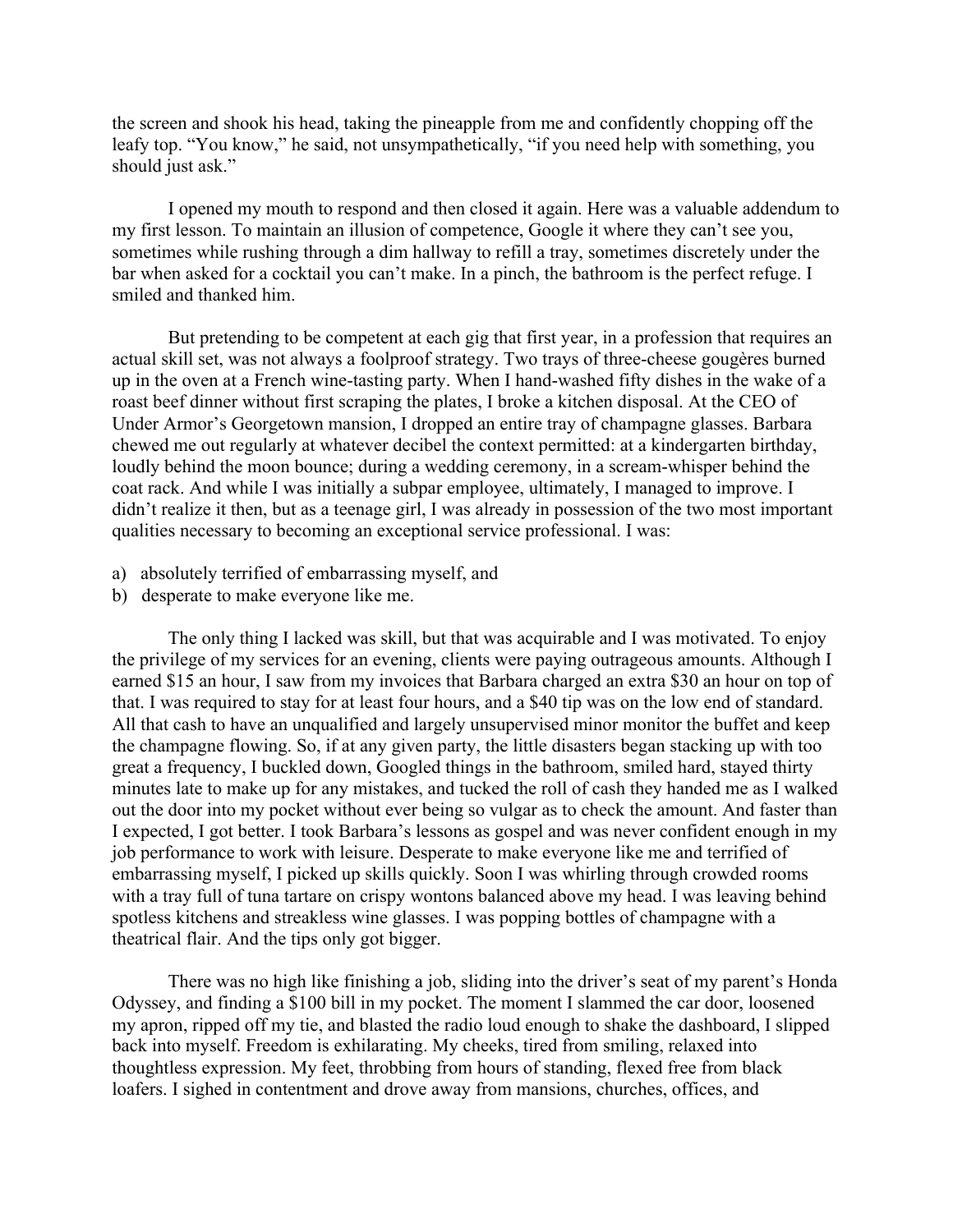downtown apartments, speeding from employers who were demanding, kind, condescending, or strict. And there was such relief. Half of my job was feeling anxious that people didn't like me and doing everything in my power to convince them I was working hard, that I was worth their money and an integral part of their event. But when the clock ran out, the invoice was paid, and a wad of cash sat unfurling in the cup holder, there was no one left to please. And, as the year progressed, the contrast between my uniformed, professional pandering and my off the job, habitual biddability was no longer stark enough to please me. As a result, my two most valuable traits going in were slowly corroded. After many little failures, it took a lot more to embarrass me. And off the clock, when no one was around to tip, I no longer felt the urge to smile at people when I didn't want to.

Over that first revelatory year, I learned that Barbara almost always says what she wants. And after I met her, more than ever before, so did I. The first time I flicked off a stranger in the street I had just left a 10 a.m. first communion party in a spacious suburban backyard. I had served cake to fifteen little kids, poured champagne for their parents, and cleaned up a hundred scattered paper plates and crushed juice boxes. I was tired. As I was walking in front of the 7-11 near my house, where men lean against the wall under the awning, somebody whistled at me. Then came a comment. Maybe "Nice ass." My typical response was to duck my head and walk faster, smiling nervously. But instead, I felt my middle finger pop out of my fist faster than a well-loosened cork on a bottle of Veuve Clicquot. And I smiled because I wanted to.

 In Georgetown, outside of the Under Armor mansion, I had left my car for slightly over the legal limit in the parking zone. And sure enough, as I descended the steps toward the street, I spied a parking patrol officer advancing on the minivan with deadly intent. I saw him looking at my license plate and beginning to write me a ticket. I was hundreds of feet away. I yelled. "EXCUSE ME, EXCUSE ME, EXCUSE ME!!" And ran up the street. People were staring. My khakis had large wet stains on them from the tray of champagne glasses I had dropped on myself. I didn't care. The officer looked up, stylus suspended over the electronic machine, clearly annoyed. But something about my unhinged, arm-waving exclamations gave him pause, and as I pulled up to my car, panting heavily, he gave me a dismissive little wave and continued to the next meter. I could read his thoughts clearly on his face: "This one is more trouble than it's worth." Victory.

I began to unleash my inner Barbara everywhere.

 At the bank, I didn't let the employee first serve the suited adults who had entered after me because, despite my raggedy sneakers and oversized T-shirt, we were all waiting in the same line. At the restaurant, when my \$15 sausage and cheese, no mushrooms please, omelet—which represented a whole hour of my labor—was served full of mushrooms, I sent it back instead of eating around them. When my grandfather saw a stray romance novel on the coffee table and asked, "Who's reading that trash?" I smiled and told him it was mine. And in the car, I honked at the people still texting when the light turned green instead of waiting for them to look up.

 On the clock, I work as hard to be liked as I did every day of my freshman year of high school for free. But catering has made me realize that sometimes, if no one is prepared to slip me a \$100 bill, exhausting myself trying to avoid embarrassment and please everyone I meet isn't worth it.